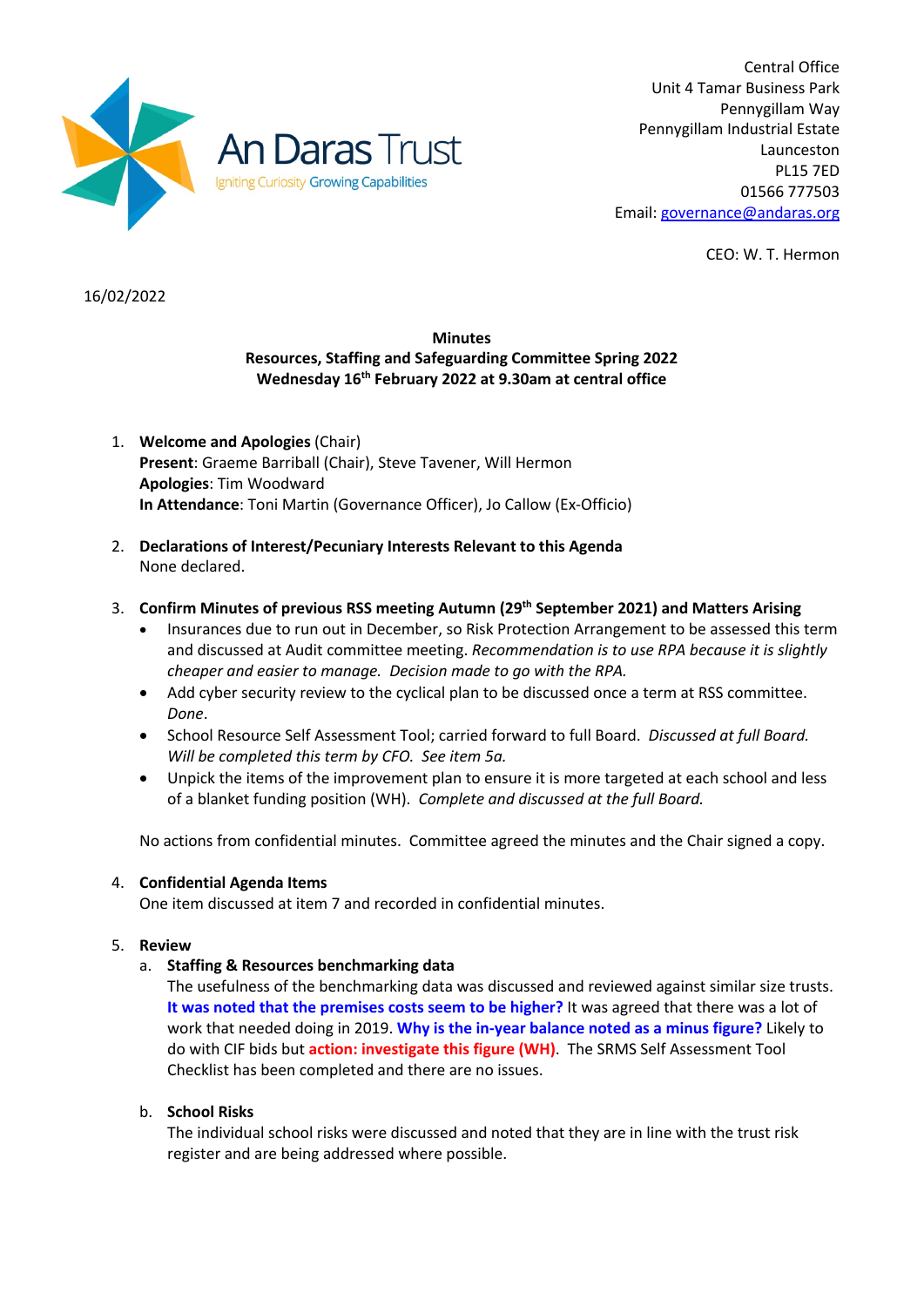### c. **Cyber Security**

The action plan was discussed and progress noted. The training requirements were also noted and the costs associated with these will not be insignificant.

### 6. **Review Improvement Plan**

The woodland skills centre was discussed. Arena have been approached to staff with a woodland ranger for 3 days a week. **Decision taken to agree the employment of an Arena staff member** so that the woodland skills centre can be used from March and onwards, and the responsibility to staff it is outsourced. Funding has been made available to transport the children to site and a contracted transport option will be considered as this will potentially save money.

WH gave an update on payroll and the progress being made with bringing it in-house. There are still charity commission issues with Launceston pre-school; these were discussed and pressure is applied to the pre-schools solicitors to bring this to a close.

Refund of funds from Baring Gould promised for the purchase of the land at LT. This is in hand, the pre-emption agreement should be signed by end of February.

#### 7. **Staff Structure & Roles**

WH discussed staffing issues and succession planning; recorded at confidential minutes.

### 8. **Performance Management**

WH's and JC's performance management outcomes and recommendations. Note this was discussed and agreed at full Board on 15 Dec 2021.

#### 9. **Staff Pay**

No change from previous review on decisions about executive pay and benefits.

#### 10. **Staff CPD/Training**

WH noted the staff CPD that occurs, using safeguarding as an example. **Who monitors the impact of this training?** The head teachers and MAT Improvement Officers monitor the impact of this training; WH used phonics training as an example. From a management point of view, monitoring the **impact of this training is time consuming for the leadership team among their other duties, how do they manage it?** Different people focus on different aspects to try to ease this but it does have an impact on workload. Many of the drivers behind these are external such as Ofsted so easing the workload is difficult to implement internally. The trust tries to filter out some of the requirements to ease the workload for staff but the requirements seem to increase year on year.

**Are we meeting the early career teacher requirements?** A short summary was given. **Do the staff get emotional support?** It was noted that the staff have mentors and access to services, however, the younger staff on the whole are very resilient.

#### 11. **Other Staff Matters**

No complaints this term. Appropriate procedures in place for whistleblowing are in place, nothing to report.

### 12. **Safeguarding**

#### a. **Review: S157 Safeguarding annual submission**

Once a year completed at end of spring; committee only needs to be aware of any issues or actions as they arise.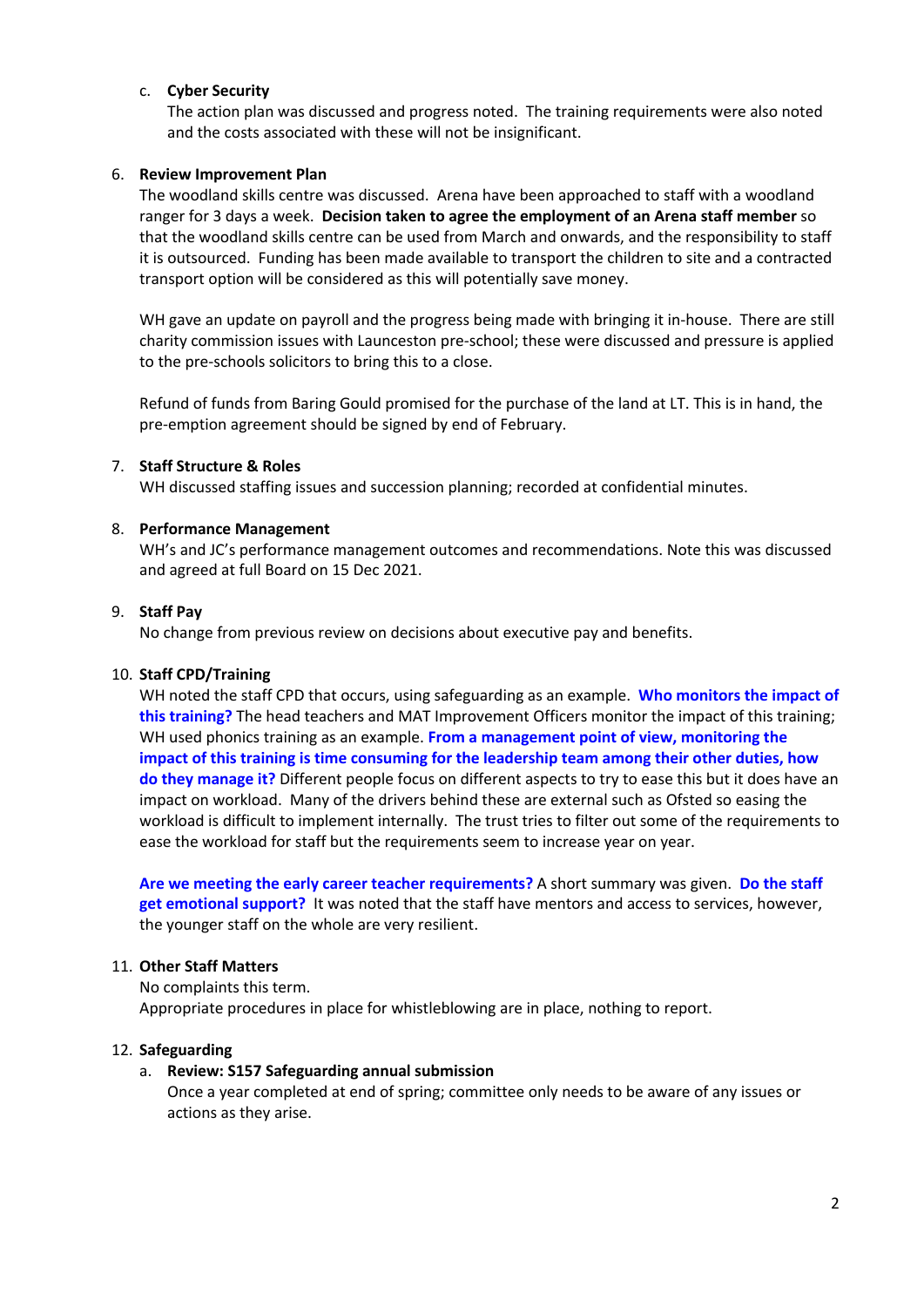## b. **Equality & Diversity**

Equality and diversity training will be required through a SSS module for all directors and governors from Jan 23. All other E&D matters are compliant.

### c. **Review accessibility planning for MAT schools**

WH noted the requirements for accessibility plans and all is compliant.

### d. **Low Level Concerns Procedure**

WH noted the low level concerns procedure and how it is linked to safeguarding by recording any low level concerns. A database system called 'Confide' has been purchased to use for recording any low level concerns but there is no requirement for head teachers to investigate. The concern is being recorded but there is no judgement or criteria for what is recorded which could lead to the system being used in the wrong way if it isn't managed properly. **How does all this sit with GDPR?** It is a separate system, access to read the inputs is restricted but staff can obtain any information about them during a subject access request. It was considered that this should not be an issue in our schools but was noted as a risk.

The new invacuation draft policy was discussed; WH will now work on this and produce a policy for next term.

# 13. **Health and Safety**

Security and Fire policies are in place. *See item 16 for actual policy.* Fire risk assessments in schools are up to date [HSE Managing for H&S]. No H&S concerns to report. A lone working policy is being implemented. The property project manager is adding value with regards to health and safety around the MAT premises.

#### 14. **Insurances**

Insurances were reviewed such as sufficient insurance arrangements for property, employer liability, trustee indemnity, premises and contents, and public liability. All insurances in place and provide appropriate cover. WH noted the issues with staff cover and the difficulty in getting affordable staff cover. WH noted a new mutual insurance scheme being set up by the DfE which makes staff cover much more affordable; less that half what we are paying now for a similar service. The committee agreed this should be pursued when more detail is known.

#### 15. **Premises and Resources**

MAT Asset Management Plan (including fixed asset register) was discussed. Maintenance, repair and disposal of assets is done in line with the disposal policy. The new property dashboard was noted and some of the detail discussed. It was agreed that there is never enough funding but this document can be used to see all the requirements and the trust board can then prioritise.

#### 16. **Policy Review**

- a. Staff Code of Conduct (SC) approved.
- b. On-line Safety (CP) will be part of the new suite of cyber security related policies.
- c. Asbestos Management (SC) New version produced by our asbestos trained property consultant that is much more detailed than the previous one. Approved
- d. Anti-bullying (WH) no changes, approved.
- e. Fire Prevention and Precaution (SC) minor changes, approved.
- f. Safer recruitment (SC) A few minor changes and editions. Approved.
- g. Exclusion (WH) carry forward due to recent guidance that will need incorporating and also Wolfestans advice is required.
- h. Low Level Concerns (about adults working with or around children) Policy and Guidance approved.